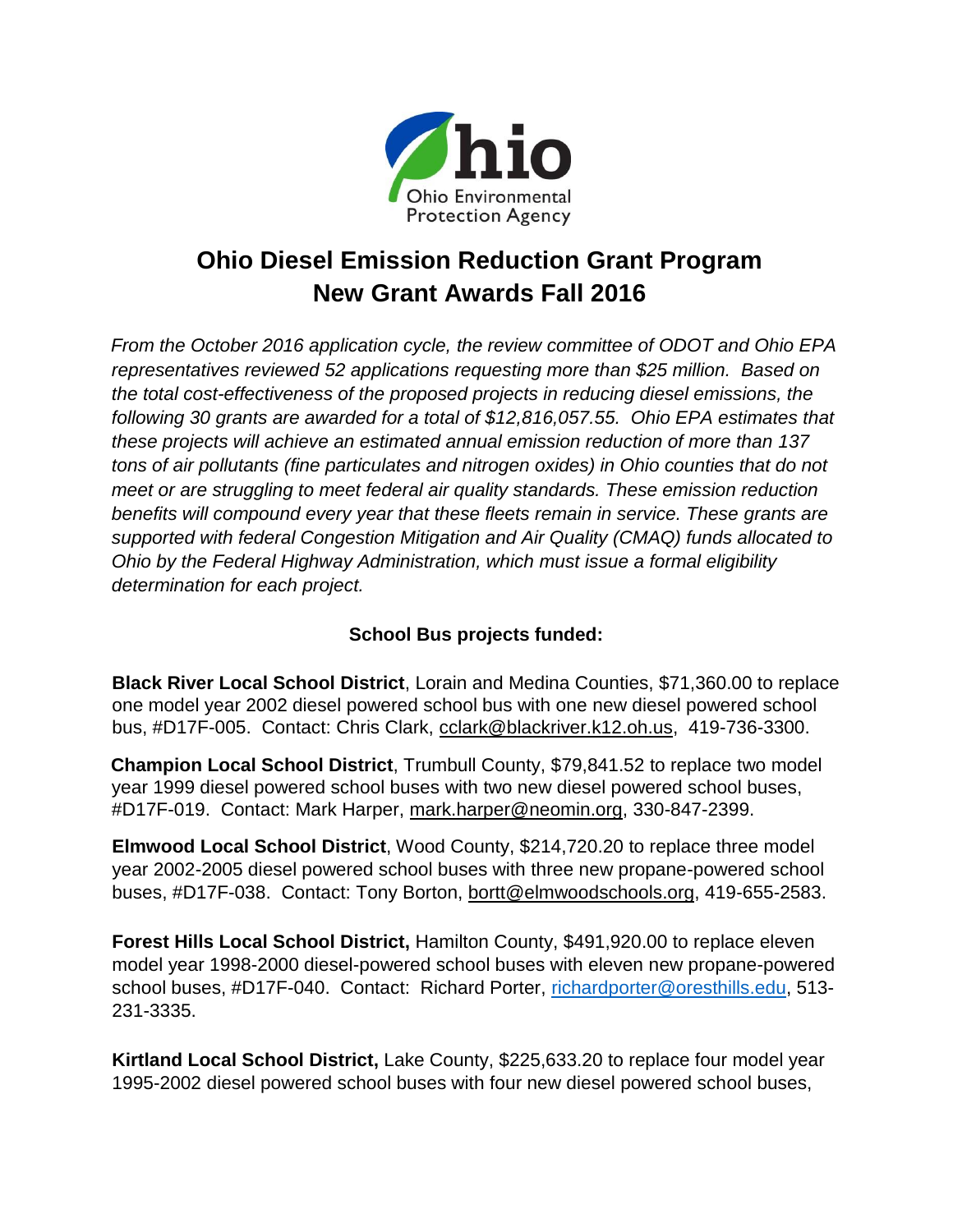#D17F-045. Contact: Sheila Dikowicz, [Sheila.dikowicz@kirtlandschools.org,](mailto:Sheila.dikowicz@kirtlandschools.org) 440-256- 3311 ext. 1012.

**National Express, LLC,** Butler, Clermont, Franklin, Hamilton, Montgomery, Summit and Warren Counties, \$986,575.00 for the engine components to replace 50 model year 1998-2001 diesel powered school buses with 50 new diesel powered school buses, #D17F-037. Ohio EPA is serving as the Public Sponsor for this project. Contact: Keshav Ragunathan, [Keshav.Ragunathan@nellc.com,](mailto:Keshav.Ragunathan@nellc.com) 630-821-5343.

**North Canton City School District,** Stark County, \$305,501.00 to replace five model year 2000-2003 diesel powered school buses with five new propane powered school buses, #D17F-032. Contact: Debra Dalton, [daltond@northcantonschools.org,](mailto:daltond@northcantonschools.org) 330-497- 5615.

**North Royalton City School District,** Cuyahoga County, \$178,418.00 to replace four model year 2005 diesel powered school buses with four new diesel powered school buses, #D17F-015. Contact: Jon Capadona, [jon.capadona@northroyaltonsd.org,](mailto:jon.capadona@northroyaltonsd.org) 440- 582-9054.

**Northwest Local School District, with Fairless and Tuslaw Local School Districts,**  Stark County, \$703,404.80 to replace 12 model year 1996-2003 diesel powered school buses with eight new diesel powered school buses and four new propane powered school buses, #D17F-049. Contact: Raymond Gesaman, [Gesaman.r@northwest.sparcc.org,](mailto:Gesaman.r@northwest.sparcc.org) 330-854-3301.

**South-Western City School District,** Franklin County, \$902,131.02 to replace 21 model years 2002-2004 diesel powered school buses with 21 new diesel powered school buses, #D17F-028. Contact: David Stewart, [David.Stewart@swcsd.us,](mailto:David.Stewart@swcsd.us) 614-801- 3000.

**Southwest Local School District,** Hamilton County, \$297,993.60 to replace four model year 1999-2004 diesel powered school buses with four new diesel powered school buses, #D17F-041. Contact: Brian Rabe, [brian.rabe@southwestschools.org,](mailto:brian.rabe@southwestschools.org) 513-728-8411.

**Washington Local School District,** Lucas County, \$53,667.81 to replace one model year 2004 diesel powered school bus with one new diesel powered school bus, #D17F-020. Contact: John Bettis, [jbettis@wls4kids.org,](mailto:jbettis@wls4kids.org) 419-473-8249.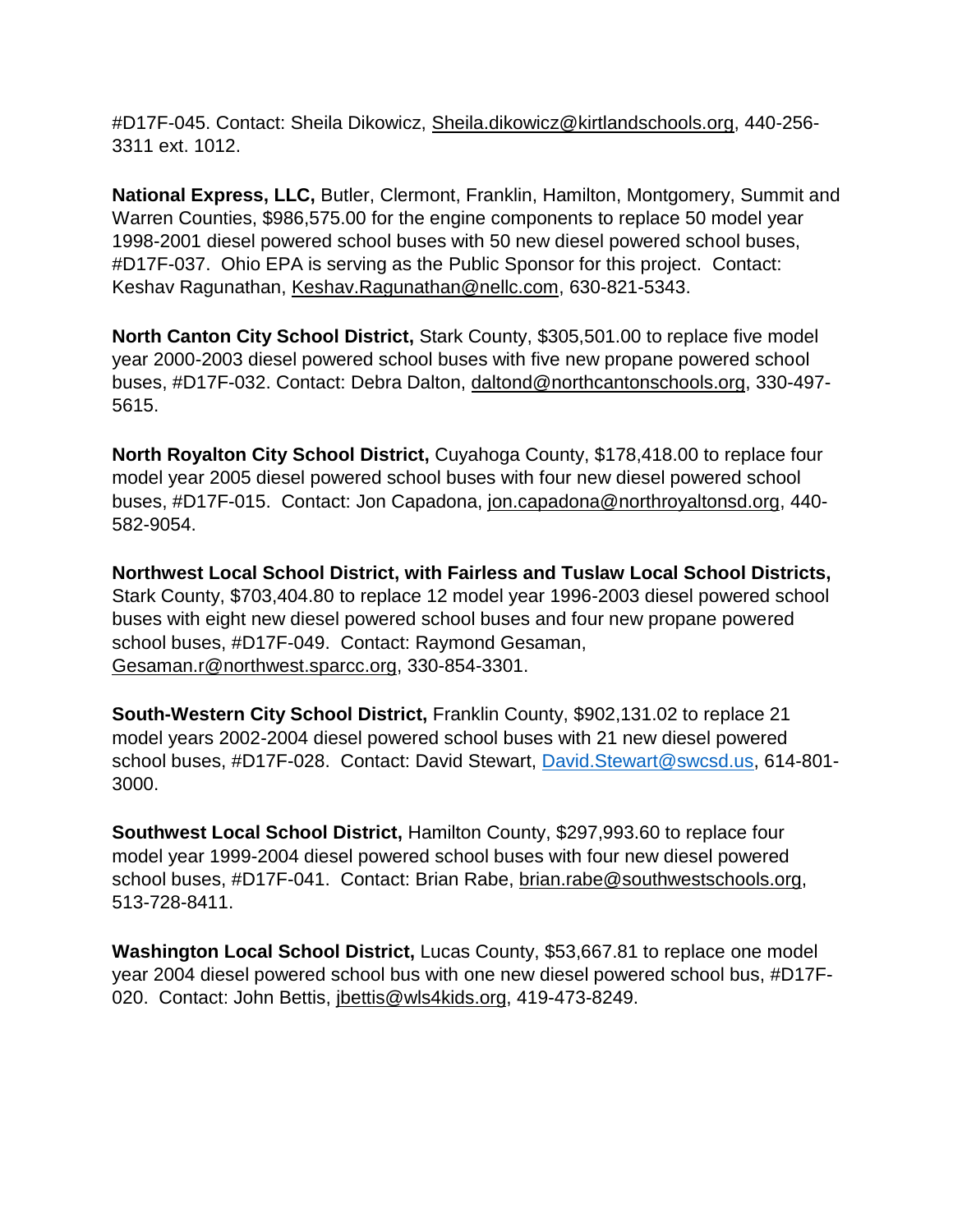## **Transit Bus projects funded:**

**Central Ohio Transit Authority (COTA**), Franklin County, \$813,568.00 to replace two model year 2004 diesel powered transit buses with two new CNG powered transit buses, #D17F-017. Contact: Lee Jackson, JacksonCL@cota.com or 614-308-4234.

**Delaware Area Transit Board,** Delaware County, \$357,606.86 to replace one model year 1999 diesel powered transit bus with one new diesel powered transit bus, #D17F-034. Contact: Dennis Schooley, [Dennyschooley@ridedata.com,](mailto:Dennyschooley@ridedata.com) 740-363-3355.

**Greater Cleveland Regional Transit Authority (GCRTA)**, Cuyahoga County, \$776,909.84 to replace two model year 2003 diesel powered transit buses with two new CNG powered transit buses, #D17F-010. Contact: Ronald Baron, [rbaron@gcrta.org,](mailto:rbaron@gcrta.org) 216-566-5101.

**Greater Dayton Regional Transit Authority (GDRTA),** Montgomery County, \$641,757.00 to replace two model year 2003 diesel powered transit buses with two new diesel powered transit buses, #D17F-006. Contact: Robert Ruzinsky, bruzinsky@greaterdaytonrta.org or 937-425-8360.

**Southwest Ohio Regional Transit Authority (SORTA)**, Hamilton County, \$373,851.20 to replace one model year 2001 diesel powered transit bus with one new diesel powered transit bus, #D17F-024. Contact: Jack Wilson, jwilson@go-metro.com or 513- 632-7514.

**Stark Area Regional Transit Authority (SARTA),** Stark County, \$375,000.00 partial funding to replace one model year 2002 diesel powered transit bus with one new hydrogen powered transit bus, #D17F-008. Contact: Julie Juszli, juliej3@sartaonline.com or 330-430-2275.

**Western Reserve Transit Authority (WRTA),** Mahoning County, \$662,365.08 to replace two model year 2000-2001 diesel powered transit buses with two new diesel powered transit buses, #D17F-014. Contact: Matthew Kotanchek, mkotanchek@wrtaonline.com or 330-941-5762.

## **Other projects funded**:

**Bellaire Harbor Service Inc**., Belmont County, \$367,275.00 to replace two 1973 diesel powered propulsion engines in a tug boat with two new diesel powered propulsion engines, #D17F-021.The Belmont County Port Authority is serving as the Public Sponsor for this project. Contact: Robert Harrison, bob@bellaireharbor.com or 740- 676-4305.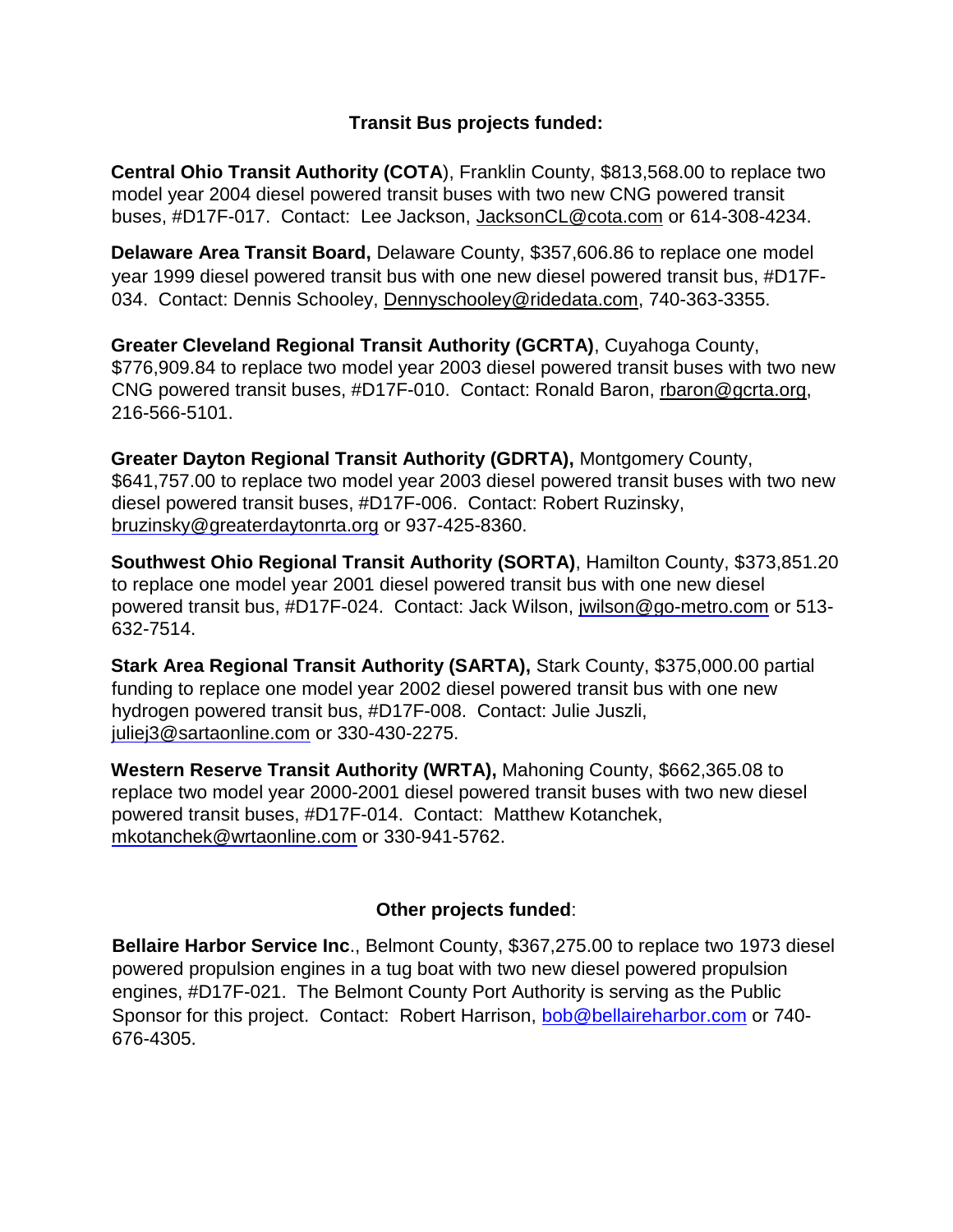**Bridges Bros. Trucking LLC**, Delaware, Franklin and Licking Counties, \$195,401.60 for engine components to replace seven class 8 model year 1991-2004 diesel powered trucks with seven new class 8 diesel powered trucks, #D17F-052.The Ohio Air Quality Development Authority is serving as the Public Sponsor for this project.Contact: Michael Bridges, [way2bridges@yahoo.com](mailto:way2bridges@yahoo.com) or 614-253-7332.

**Dayton Freight Lines Inc.**, Butler, Cuyahoga, Franklin, Lake, Montgomery, Portage and Wood Counties, \$455,578.16 for engine components to replace 15 class 8 model years 2000-2004 diesel powered trucks with new diesel powered trucks, #D17F-031. Ohio EPA is serving as the Public Sponsor for this project. Contact: Thomas L. Cronin, III, [TCroninIII@daytonfreight.com,](mailto:TCroninIII@daytonfreight.com) 937-264-4060.

**Johnson Trucking LLC,** Lucas and Wood Counties, \$177,238.88 for engine components to replace four class 8 model year 1994-2000 diesel powered service/dump trucks with four new class 8 diesel-powered trucks, #D17F-050. Fulton County Economic Development Corporation is serving as the Public Sponsor for this project. Contact: Brandon Johnson, [johnsontrucking@att.net,](mailto:johnsontrucking@att.net) 419-392-8416.

**Licking County Commissioners**, Licking County, \$177,603.23 to replace two class 8 model year 1985 and 1990 diesel powered service trucks with two new class 8 diesel powered trucks, #D17F-033. Contact: Jared Knerr, *jknerr@lcounty.com*, 740-670-5280.

**City of Newark**, Licking County, \$116,056.00 to replace two class 7 model year 1990 and 1993 diesel powered service/dump trucks with two new class 7 diesel powered service/dump trucks, #D17F-004. Contact: Ralph Prince, [rprince@newarkohio.net](mailto:rprince@newarkohio.net) or 740-670-7731.

**Norfolk Southern**, Cuyahoga, Franklin, Lorain and Lucas Counties, \$987,000.00 to install 12 plug-in power crane electric layover heating systems for 35 locomotives operating at five rail yards in the Cleveland, Columbus and Toledo metropolitan areas, #D17F-001. Ohio Rail Development Commission is serving as the Public Sponsor for this project. Contact: Ted Stewart, [ted.stewart@nscorp.com,](mailto:ted.stewart@nscorp.com) 904-891-9328.

**Perry Township Road Department,** Stark County, \$84,461.55 to replace four vehicles (3 class 8a model year 1988-1996 dump trucks and 1 class 8 model year 1992 service truck) with 1 new class 8 diesel truck and 1 new class 5 diesel utility truck, #D17F-016. Contact: John Masalko, [jmasalko@perrytwp.com,](mailto:jmasalko@perrytwp.com) 330-832-7750.

**Rumpke Transportation Company LLC,** Butler, Clark, Delaware, Fairfield, Greene, Hamilton, Licking, Montgomery and Warren Counties, \$800,005.50 for engine components to replace 35 class 7 and 8 model year 1999-2000 diesel powered refuse trucks with 35 new CNG powered refuse trucks, #D17F-029. Ohio EPA is serving as